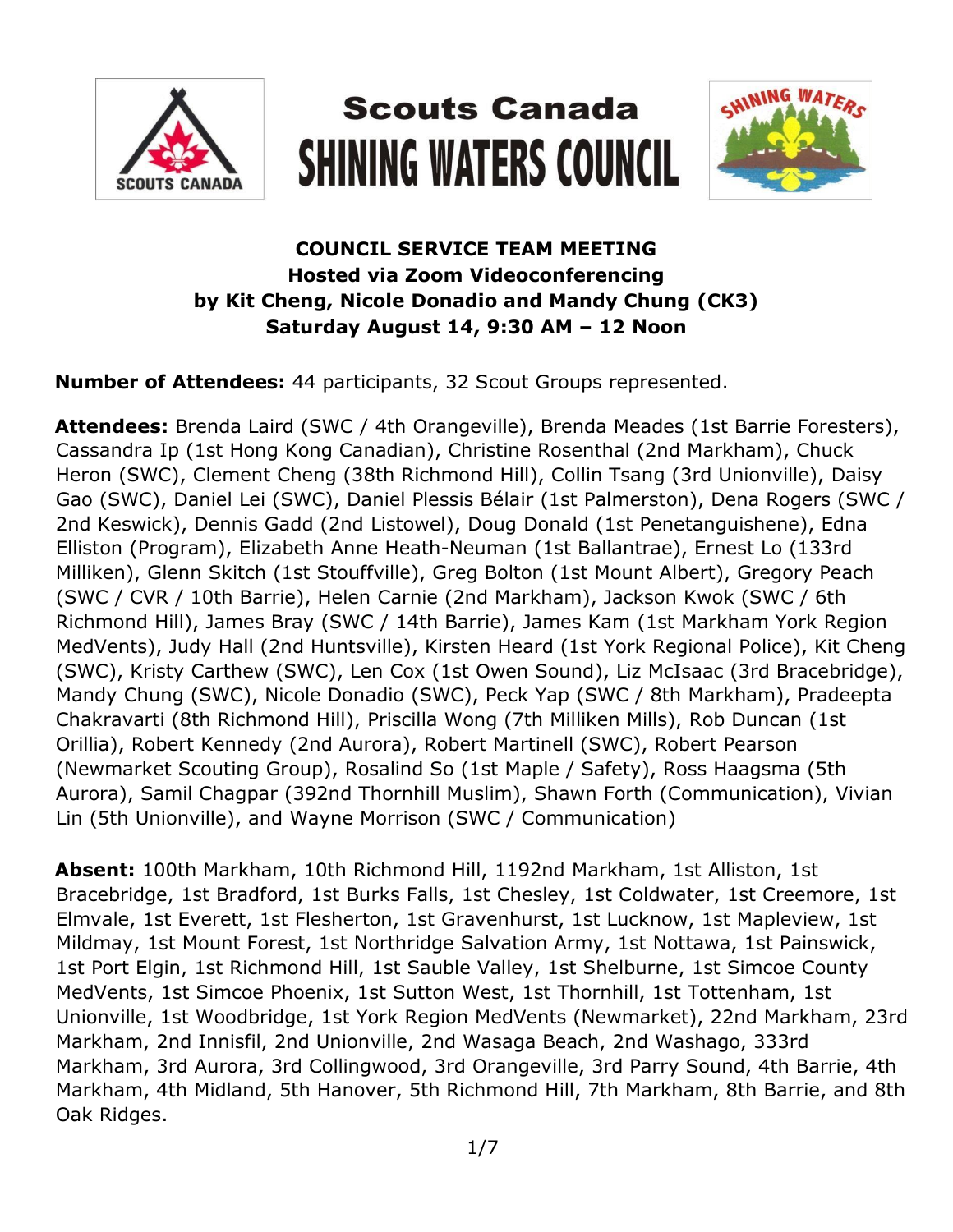**Regrets:** Charmaine Crawford (2nd Washago), David Williams (SWC), Fran Walker (4th Orangeville), Gail Jackson (1st Bracebridge), Hans Uhr (SWC), Jim Finnigan (1st Lucknow), John Chin (1st Markham York Region MedVents), Katherine Faulkner (4<sup>th</sup> Midland), MJ Reid (1st Gravehurst), Rick Lamon (1st Chesley), Rob Finlayson (SWC) and Ruth (Teal) Milligan ( $1<sup>st</sup>$  Sutton West),

## **PLAN:**

#### **Welcome…**CK3

Kit C welcomed everyone at 9:31 by informing them to access the website Slido link [**Slide 2**] in order to ask questions at any time throughout the meeting and they would be answered by popularity as we moved through the [agenda](https://www.scouts.ca/assets/uploads/councils/shiningwaters/council_meetings/2021-08-14/SWC%20Council%20Service%20Team%20Meeting%20Agenda%20-%20202108.pdf) [**Slide 3**]. Other questions would be answered during the "Recap Session / Parking Lot Items" or in writing following the meeting and posted on the [Council site](https://www.scouts.ca/councils/central/shining-waters/council-meetings.html) under "Meeting Q&A - 202108".

#### **Moment of Reflection – Gone Home…**CK3

Kit paused for a few moments to remember Scouter John Ball, 1st Bracebridge who passed since our last Council meeting [**Slide 4**]

#### **Minutes Approval (January 16, 2021) & Action Items Reviewed**...Bob M

One Action Item remained from the April 24 meeting - Breakout Session Recap Session - #2 – Nicole D Team - **School board permits for Scout Groups** – "are generally expired (April 1) with no Scouts Canada Liability Insurance certificates available to pass to the school boards. Rosalie Pelkey (COSC) normally coordinates but appears to have no update. Action: CK3/CVR to bring to national attention." Nicole (Nikki) D stated all York Region Groups had received their certificates. If any Group has not received theirs, they are to speak to their RM/GSS, contact her directly: [Nicole.donadio@scouts.ca](mailto:Nicole.donadio@scouts.ca) or speak with Rosalie Pelkey at the Central Ontario Service Centre in Oshawa.

There being no other outstanding actions remaining from the April 24 meeting and no objections, the minutes were approved; moved by Greg Peach and second, Brenda Laird.

#### **Recognition – Silver Acorn**

Two Scouters received recognition at the meeting. The CK3 extended their congratulations to Wayne M. and Bob M on achieving the Silver Acorn (for especially distinguished service that extends beyond the group or section level). Peck Yap amplified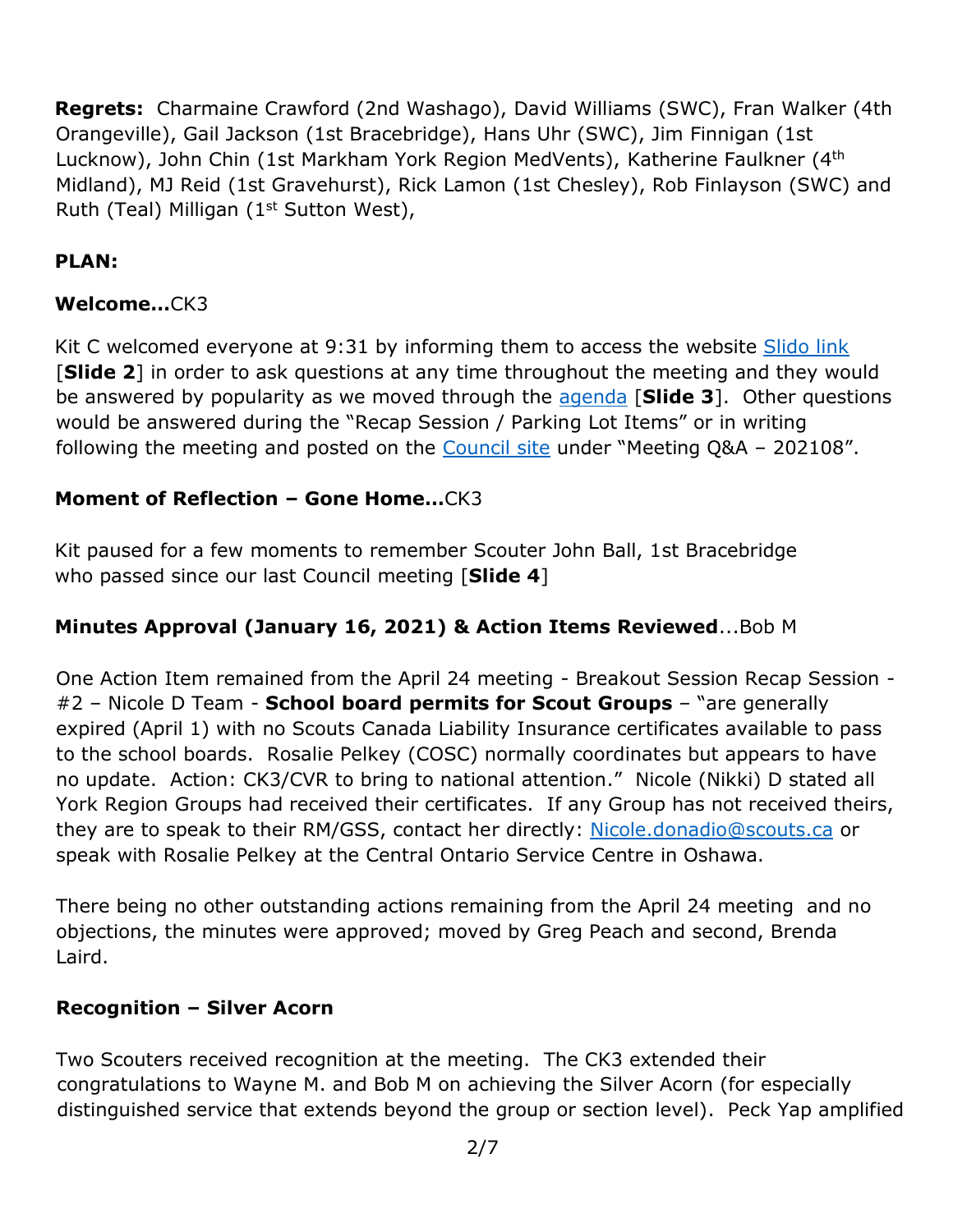details on each award with a short backgrounder. Congratulations to both recipients at [SWC CST Meeting Council Key 3 Updates -](https://www.scouts.ca/assets/uploads/councils/shiningwaters/council_meetings/2021-08-14/SWC%20CST%20Meeting%20-%20August%2014,%202021.pdf) 202108 [**Slides 6-8**]. Kit C mentioned that the [Council Recognition site](https://www.scouts.ca/councils/central/shining-waters/recognition/outstanding-service-awards.html) would be updated shortly.

**General Updates...**Kit C [See Slide Presentation: **SWC CST Meeting Council Key 3** [Updates -](https://www.scouts.ca/assets/uploads/councils/shiningwaters/council_meetings/2021-08-14/SWC%20CST%20Meeting%20-%20August%2014,%202021.pdf) 202108]

- **Ice-Breaker…** Kit C [**Slide 9**]
	- Using the slido site again, Kit C asked:
		- What are you looking forward to? [responses: Camping, being outdoors, getting together, etc]
		- What are your concerns/worries? [responses: Mental health, losing Scouters, etc]
	- Results are here: [Ice Breaker Results.](https://www.scouts.ca/assets/uploads/councils/shiningwaters/council_meetings/2021-08-14/Ice%20Breaker%20Response%20-%20Aug%2014,%202021.pdf)
- **Introducing our New CYC – Mandy Chung…** Kit C [**Slide 10**]
	- After a short introduction by Kit, Mandy mentioned she looks forward to meeting everyone in person. She thanked Kit C, Nicole D and Jason Gingrich for their warm reception with a special thanks to Jason for a thorough handover.
- **Registration (Youth and Volunteers)…** Nicole D [**Slides 11-18**]
	- Registration opens on September 1 to returning members and members who lapsed from the 2019-20 year; registration opens September 15 to all others. [**Slide 11**]
	- Registrants who are not active members can join immediately and take advantage of the fall session (September 2021-December 2022). [**Slide 11**] [Secretarial note: See "**Parking Lot**" notes]
	- There are two capacity fields in myscouts to be aware of regarding the September registration period. [**Slides 12-13**]
	- Registration for ONLY the remainder of 2021 has been shut off as of August 13<sup>th</sup>. So we won't have anyone registering from August-December 2021. [**Slide 14**]
	- Remember to set your Group fee [Slide 14] [Secretarial Note: needs only to be completed if the Group has an additional fee]
	- Scouter renewals emails for SY 2022 have started being delivered; Codes of Conduct will come out September 1 [**Slide 14**]
	- Over 1900 parents have signed up to receive notice when registration will open nationally (as of August  $13<sup>th</sup>$ ).
	- Refunds will be allowed on 2022 registrations until January 2022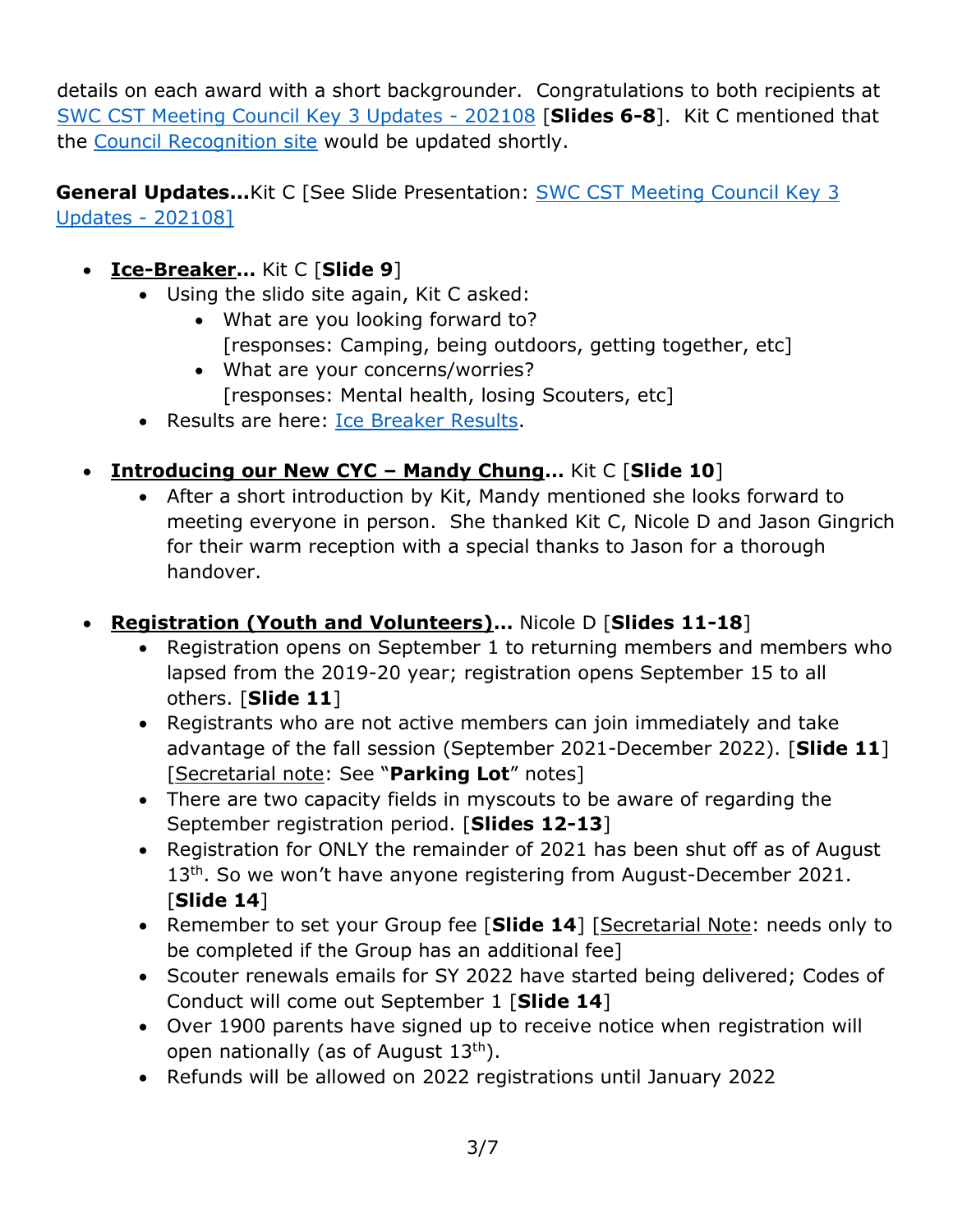- Groups wishing to prioritize registrations for youth of volunteers (Scouters) should discuss with respective Relationship Managers/Group Support Scouters (RM/GSS). Chuck H indicated a "work-around" is to have the active Scouter-parent work with the Group registrar to raise the capacity by one to register their child. Nicole was asked to push National for a clear methodology to deal with this enduring issue [**Action: Nicole D**]
- Youth registrations are anticipated to open online Sept 15 at 00:01 AM
- Wait lists will disappear from Scoutstracker August 30 but the info will be retained through RMs/GSS
- For Beaver registration 2022 in September, youth must have been born latest December 31, 2016; ie, youth must be 5 years old latest December 31, 2021. There will be an exception process available to GCs, but we are not sure how this works yet. We will keep you informed. [**Action: Nicole D**] Nicole: See answers in the Q and A.
- Pandemic Standard. Our Council is currently in Stage 4 with up to 100 persons permitted outdoors; 25 indoors and camping is allowed for all sections. Read the [Pandemic Standard](https://www.scouts.ca/news-and-events/covid-19/covid-19-latest-updates.html) for all of the details. [**Slides 16-17**]
- Hopeful that Scouts Canada properties will be available for booking soon waiting to see September 1. Groups must ensure they adhere to their municipal health directions – contact respective RM/GSS
- With "Wave 4" potential this year, the CK3 will pass any new regulations to Groups within 24 hours as it relates to pandemic stage movement.
- Scouts is needed now more than ever . . . we have proven we can operate [**Slide 18**]
- See the "**Trello Boards**" for updated information a one-stop shop for all resources and information relevant to Scouters in Shining Waters Council: [Shining Waters Council's Trello Board](https://trello.com/b/hNeRrbZ2/swc-public-board) . There is also one for Scouts Canada (videos available): [Scouts Canada's Trello Board](https://trello.com/scoutscanada2)
- **Fall Program – Around the World in 60 Days …** Nicole D for Consuela St.John [**Slide 19**]
	- We will need "explorers"! Coming in October 2021 …
	- Based on Scouts Canada's "Scouts for Sustainability" program
	- Guide should be issued August 18
- **GTC/SWC/CEC ScoutCon – September 25 …** Nicole D for Consuela S
	- Watch for upcoming details
- **Calendar SY2021/22 …** Nicole D [**Slide 20**]
	- Take a look at upcoming key dates nationally
	- [Fall Calendar 2021](https://www.scouts.ca/assets/uploads/councils/shiningwaters/documents/fall_2021_calendar.pdf)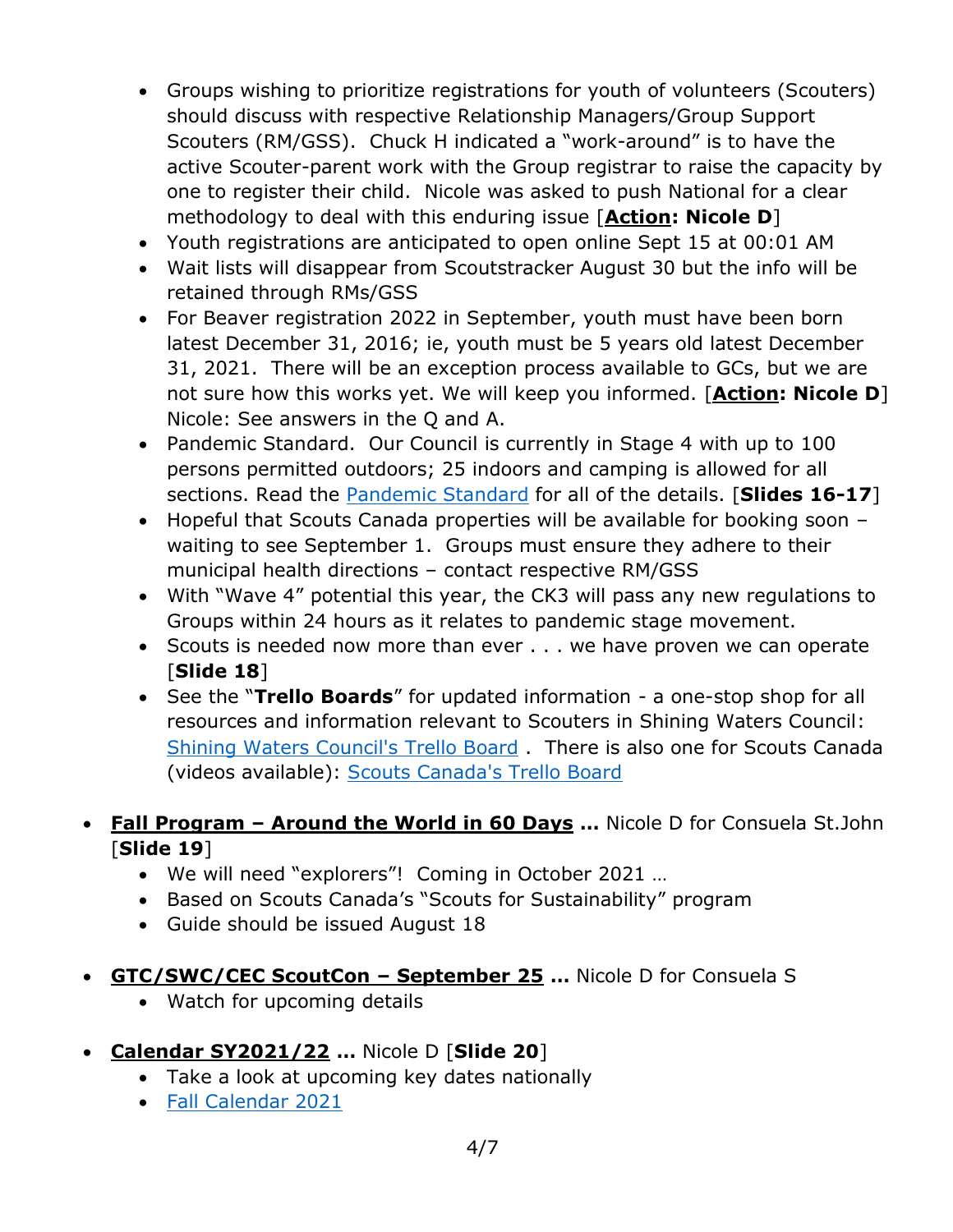## **Getting Back to School (& Scouting) …** Nicole D [**Slide 21**]

- Key takeaways from Ontario's back-to-school plan:
	- Staff and teachers will not be required to take COVID-19 vaccines.
	- Students from Grade 1 to 12 are required to wear masks indoors (with exceptions such as low-contact physical activity and during eating).

• Staff and students must screen themselves every day using the tool provided by the province.

• Anyone experiencing symptoms per the provincial screening tool should not attend school.

- School boards are expected to have all ventilation systems inspected and in good condition before the start of school year.
- May Scouters enquire whether members are vaccinated? Ans: No, not at this time. We need written guidance. [**Action: Nicole D**] See answer in Q and A.

# **Breakout Session (60 minutes) led by Relationship Manager (GSS/SRM)** … Kit C

- **Briefing** [**slide 22**]
	- Each attendee could choose any of the three topics for discussion and change back and forth amongst breakout rooms:
		- Registration
		- Volunteer Recruitment
		- Fall Program

### **DO:**

**Breakout Session Recap Session...**Kit C [let him know if breakout discussion by topic works]

- Registration (Chuck H):
	- Setting Group capacity remains a challenge especially not knowing if current Scouters would continue; therefore, set capacity as if Scouters will re-register
- Volunteer Recruitment (Brenda L):
	- Maximize employment of youth volunteers, high school to get volunteers
	- Target those wishing to be teachers, fire, police
	- National has a project to focus more friendly, inviting messaging towards new volunteers
	- Need for Scouters to meet parents at first meeting
	- Get Woodbadge Part 1 completed quickly using mentors and checklists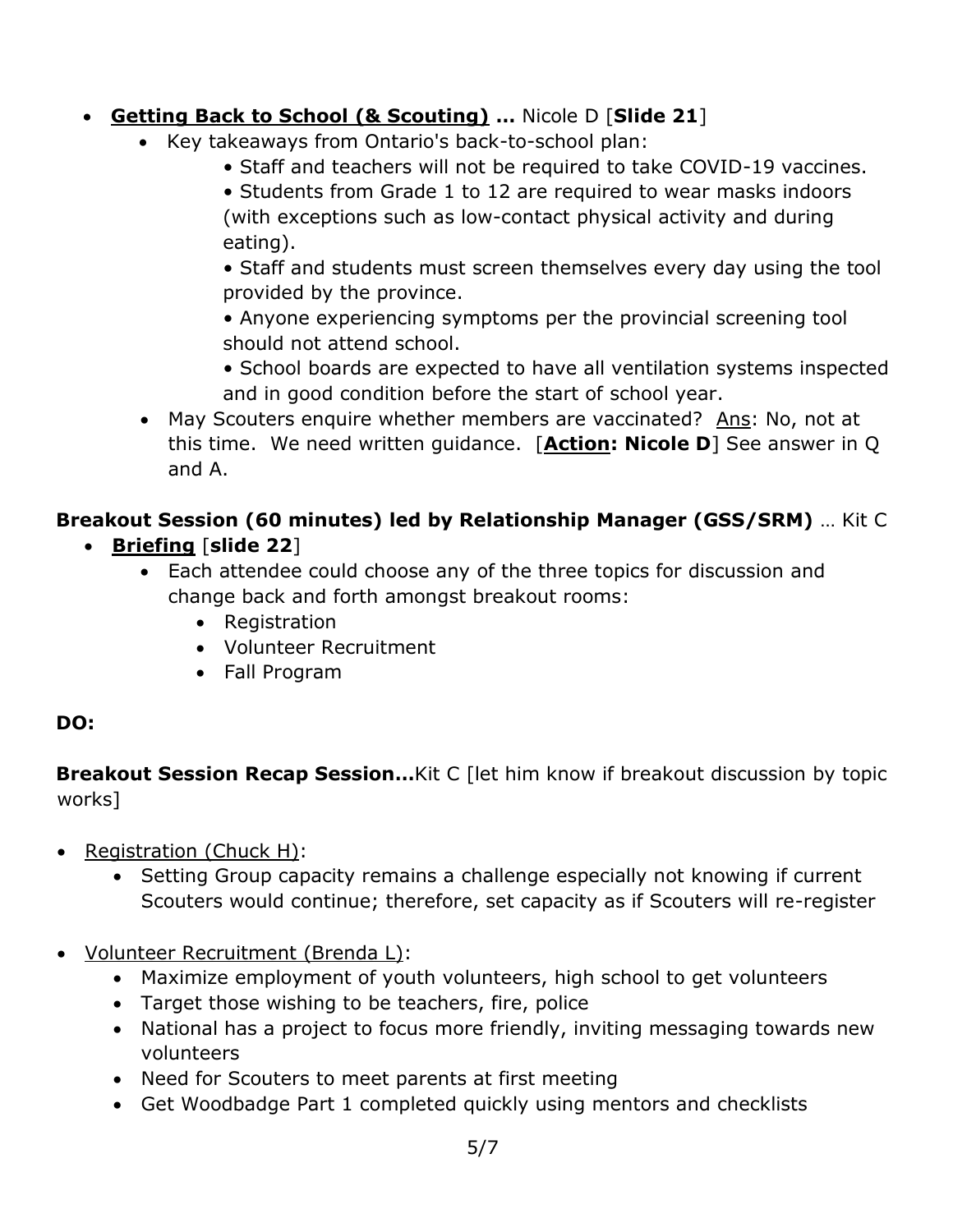- Respect in Sports (for Activity Leaders) is becoming due this year for many Scouters – still through David Huestis Learning Centre
- [Volunteer Recruiting online](https://www.scouts.ca/resources/support-resources/volunteer-recruitment.html)
- Fall Program (Bob P):
	- School permit issues remain including space challenges
	- More work required to increase outdoor programming such as use of SWC [Trello Board](https://trello.com/b/hNeRrbZ2/swc-public-board) and [SC Trello Board](https://trello.com/scoutscanada2)
	- Trading of experiences in re-opening; more success at senior levels (Troop and Company)
	- Parents are reticent to work with youth but we remain optimistic for the future

#### **REVIEW**

### **Parking Lot…**CK3 [**Q & As Slides 24 to 31**]

- **Will current members have a chance to secure their spots?** Ans: As in years past, current registered members will have a two week window to secure their spot with their Group. On September 15 registration will be open for new and lapsed members. Everyone can register for 2022 when it is convenient for them – all the way into January 2022 and beyond [**Slide 25**]
- **Covid screening for each participant and volunteer for every meeting. Is this the requirement?** Ans: Scouts Canada has modified a set of questions that are used in provincial guidance for Scouters to use and developed a standard screening checklist that will be made available. No temperature checks or physical checks are required. No paper copy or digital record of the participant self-assessment is required. A question is included in the attendance checklist to confirm this has been completed. Only a confirmation checkmark on the attendance record is required for the Scouter in Charge's records [**Slides 26 - 27**]
- **Please confirm refund policy allows for refunds until January 2022.** Ans: Scouts Canada will be offering the same refund policy as last year with regards to early registration (before Jan 1, 2022). Parents who register their children in Scouting this fall for the 2022 Scouting Year will have until January 30th to request a refund. The information below will be added to the JOIN and FAQ sections of Scouts.ca: Refund Terms –
	- A parent may apply for a refund by selecting the "Request a Refund" option from their MyScouts account.
	- Refunds will be issued for 2022 registrations completed:
	- On or before 1 January 2022, if refund request is received on or before 31 January 2022